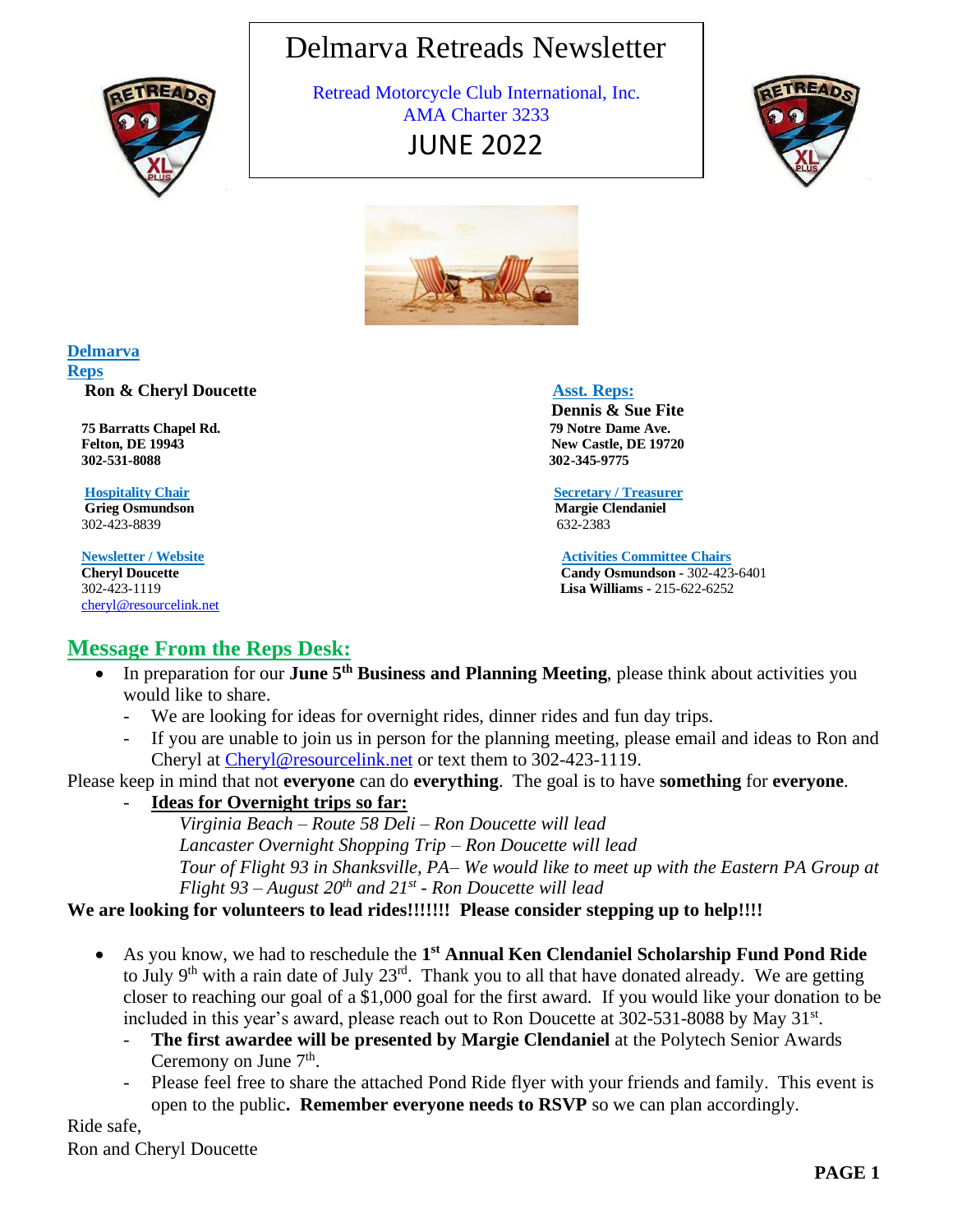#### **Life from the Rear-View Mirror**

#### **Pictures from our May Events**

**Everyone enjoyed the May Breakfast Social held at IHOP in Rehoboth.**We had 16 members for breakfast with 4 members riding to the Ocean City Boardwalk. **Congrats to Rick Hughey for winning the free breakfast.** Thank you to Lisa Williams for organizing our breakfast socials for the past three months!!



**Betsy and Rick Hughey hosted a fun Game Night at the Shack.** They went with a "Retro" theme. A good time was had by all!!! It was an absolute BLAST!!!!!!!





## **Ice Cream Run to Bruster's in Middletown was hosted by Dennis and Sue Fite**

We had 8 Bikes and 12 members plus our favorite little mascot, Iris, at our May Ice Cream Run……What a great ride and the Ice Cream was Yummy!!!!

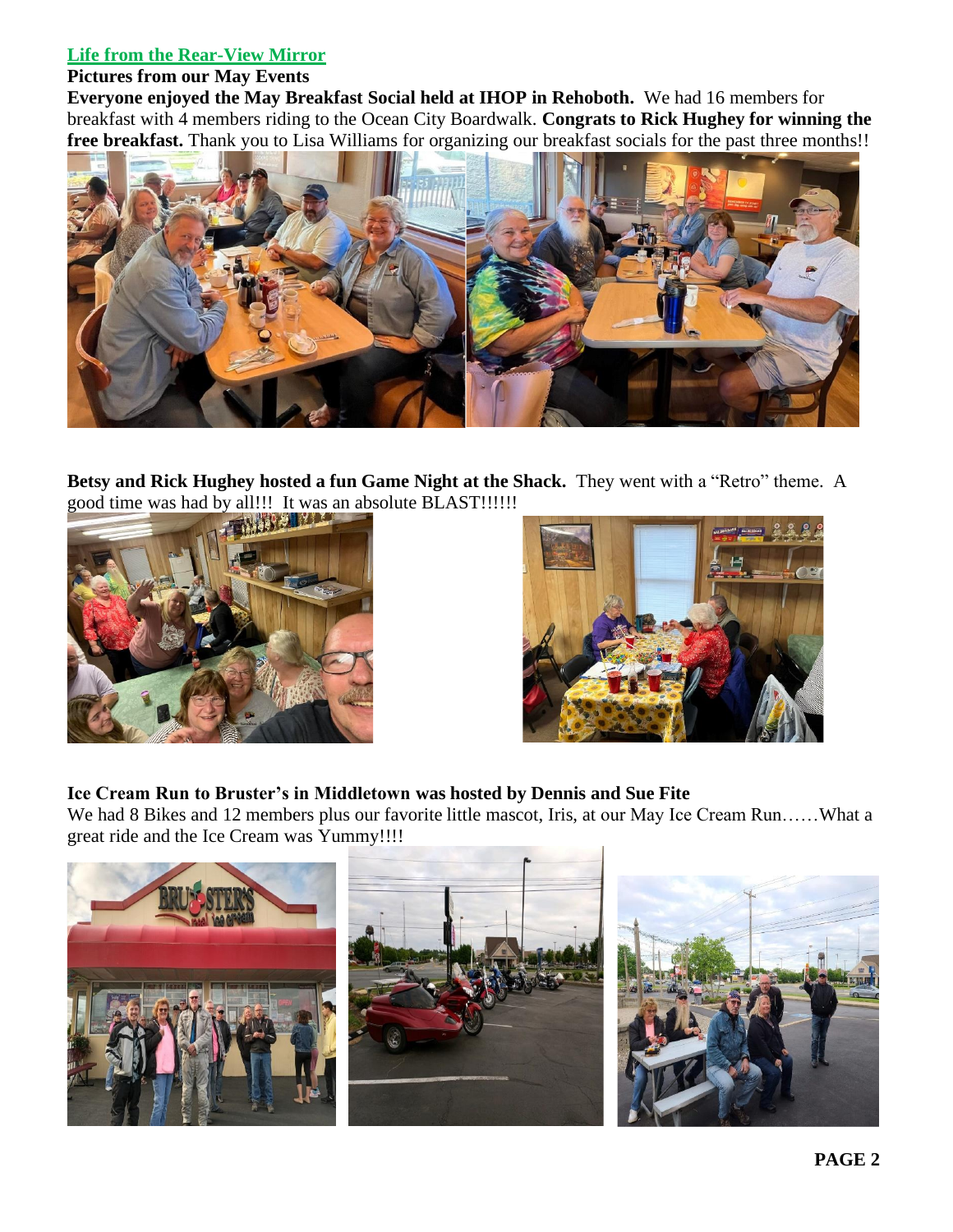### **Fun Fact from the Fite's:**

The longest distance ever ridden on a motorcycle in 24 hours was 3256.5 km. In mileage that is 2023.5 miles. Matthew McKelvey set this Guinness World Record in 2014 while riding in South Africa. **Now you know!!!…..hey Oz think you could it?**

#### **Cute Baby Contest:**

Just in case you didn't hear the news, this adorable baby from the May Cute Baby Contest was Betsy Hughey.



Sue Fite and Wanda Strickler guessed correctly.

#### **Cute Baby Photo for June:**

Who do you think this little cutie is? Text your guess to Cheryl at 302-423-1119





**Blanche Bailey – June 17th** 

Eight Delmarva Retreads traveled to Bird-In-Hand for the Mid Atlantic Rally in May. Check out the Delmarva Retread Facebook Page to see more photos from the rally.